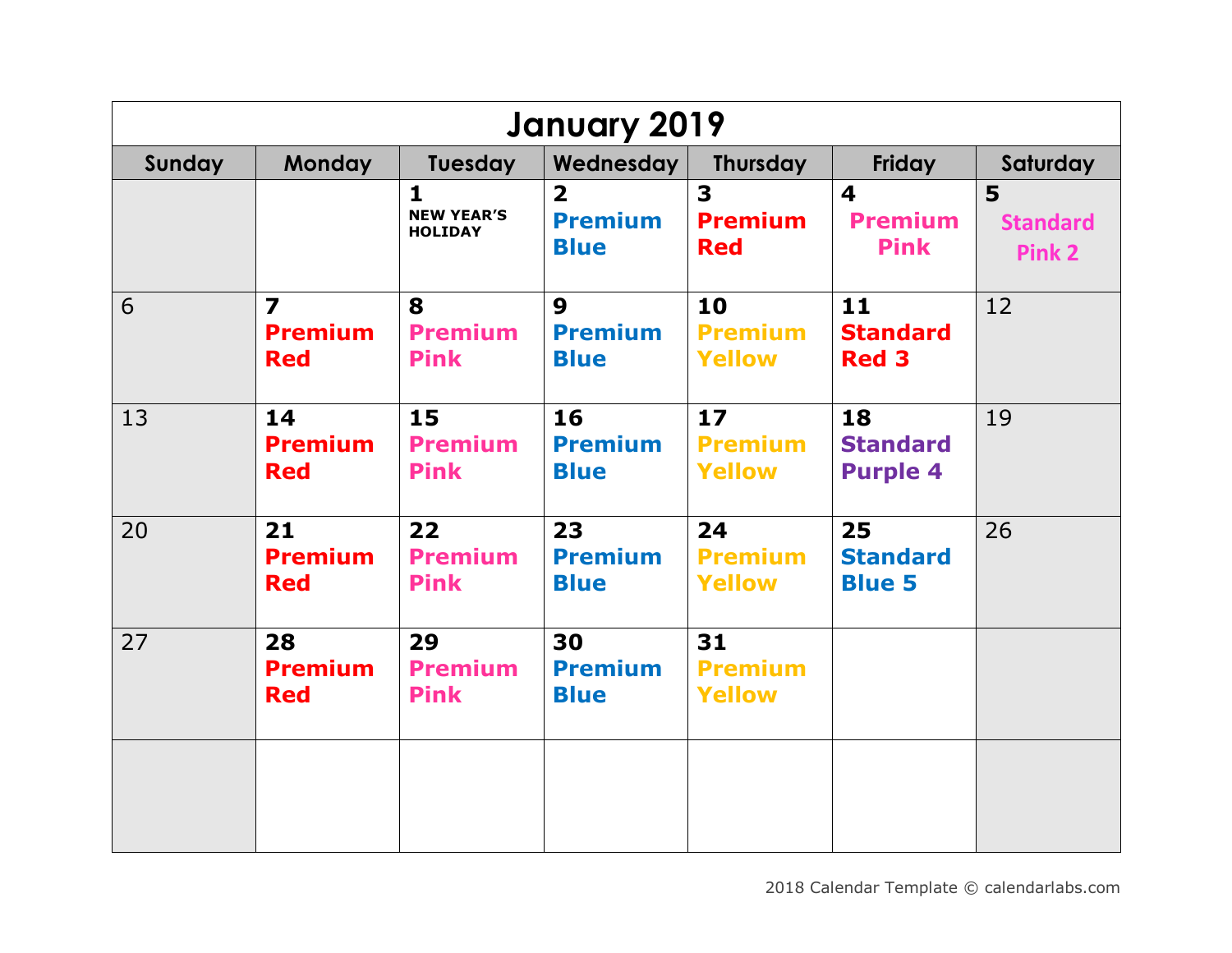| <b>February 2019</b> |                                                         |                                     |                                     |                                                            |                                                    |                |  |  |
|----------------------|---------------------------------------------------------|-------------------------------------|-------------------------------------|------------------------------------------------------------|----------------------------------------------------|----------------|--|--|
| Sunday               | <b>Monday</b>                                           | Tuesday                             | Wednesday                           | <b>Thursday</b>                                            | Friday                                             | Saturday       |  |  |
|                      |                                                         |                                     |                                     |                                                            | $\mathbf{1}$<br><b>Standard</b><br><b>Orange 6</b> | $\overline{2}$ |  |  |
| $\overline{3}$       | $\overline{\mathbf{4}}$<br><b>Premium</b><br><b>Red</b> | 5<br><b>Premium</b><br><b>Pink</b>  | 6<br><b>Premium</b><br><b>Blue</b>  | $\overline{\mathbf{z}}$<br><b>Premium</b><br><b>Yellow</b> | 8<br><b>Standard</b><br><b>Yellow 1</b>            | 9              |  |  |
| 10                   | 11<br><b>Premium</b><br><b>Red</b>                      | 12<br><b>Premium</b><br><b>Pink</b> | 13<br><b>Premium</b><br><b>Blue</b> | 14<br><b>Premium</b><br><b>Yellow</b>                      | 15<br><b>Standard</b><br><b>Pink 2</b>             | 16             |  |  |
| 17                   | 18<br><b>Premium</b><br><b>Red</b>                      | 19<br><b>Premium</b><br><b>Pink</b> | 20<br><b>Premium</b><br><b>Blue</b> | 21<br><b>Premium</b><br><b>Yellow</b>                      | 22<br><b>Standard</b><br><b>Red 3</b>              | 23             |  |  |
| 24                   | 25<br><b>Premium</b><br><b>Red</b>                      | 26<br><b>Premium</b><br><b>Pink</b> | 27<br><b>Premium</b><br><b>Blue</b> | 28<br><b>Premium</b><br><b>Yellow</b>                      |                                                    |                |  |  |
|                      |                                                         |                                     |                                     |                                                            |                                                    |                |  |  |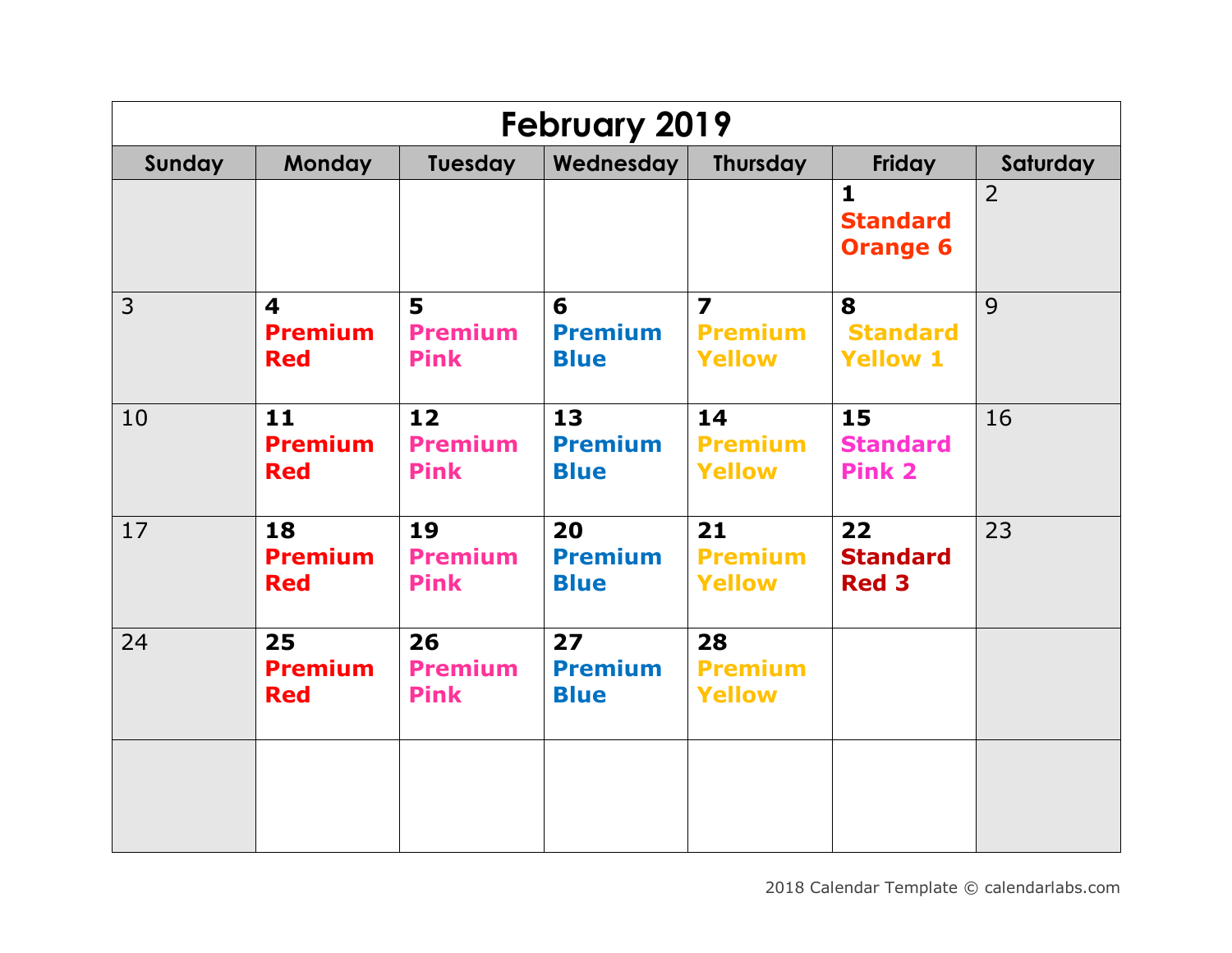|                | <b>March 2019</b>                                       |                                     |                                     |                                                            |                                                    |                |  |  |  |
|----------------|---------------------------------------------------------|-------------------------------------|-------------------------------------|------------------------------------------------------------|----------------------------------------------------|----------------|--|--|--|
| Sunday         | <b>Monday</b>                                           | Tuesday                             | Wednesday                           | <b>Thursday</b>                                            | Friday                                             | Saturday       |  |  |  |
|                |                                                         |                                     |                                     |                                                            | $\mathbf{1}$<br><b>Standard</b><br><b>Purple 4</b> | $\overline{2}$ |  |  |  |
| $\overline{3}$ | $\overline{\mathbf{4}}$<br><b>Premium</b><br><b>Red</b> | 5<br><b>Premium</b><br><b>Pink</b>  | 6<br><b>Premium</b><br><b>Blue</b>  | $\overline{\mathbf{z}}$<br><b>Premium</b><br><b>Yellow</b> | 8<br><b>Standard</b><br><b>Blue 5</b>              | 9              |  |  |  |
| 10             | 11<br><b>Premium</b><br><b>Red</b>                      | 12<br><b>Premium</b><br><b>Pink</b> | 13<br><b>Premium</b><br><b>Blue</b> | 14<br><b>Premium</b><br><b>Yellow</b>                      | 15<br><b>Standard</b><br><b>Orange 6</b>           | 16             |  |  |  |
| 17             | 18<br><b>Premium</b><br><b>Red</b>                      | 19<br><b>Premium</b><br><b>Pink</b> | 20<br><b>Premium</b><br><b>Blue</b> | 21<br><b>Premium</b><br><b>Yellow</b>                      | 22<br><b>Standard</b><br><b>Yellow 1</b>           | 23             |  |  |  |
| 24             | 25<br><b>Premium</b><br><b>Red</b>                      | 26<br><b>Premium</b><br><b>Pink</b> | 27<br><b>Premium</b><br><b>Blue</b> | 28<br><b>Premium</b><br><b>Yellow</b>                      | 29<br><b>Standard</b><br><b>Pink 2</b>             | 30             |  |  |  |
| 31             |                                                         |                                     |                                     |                                                            |                                                    |                |  |  |  |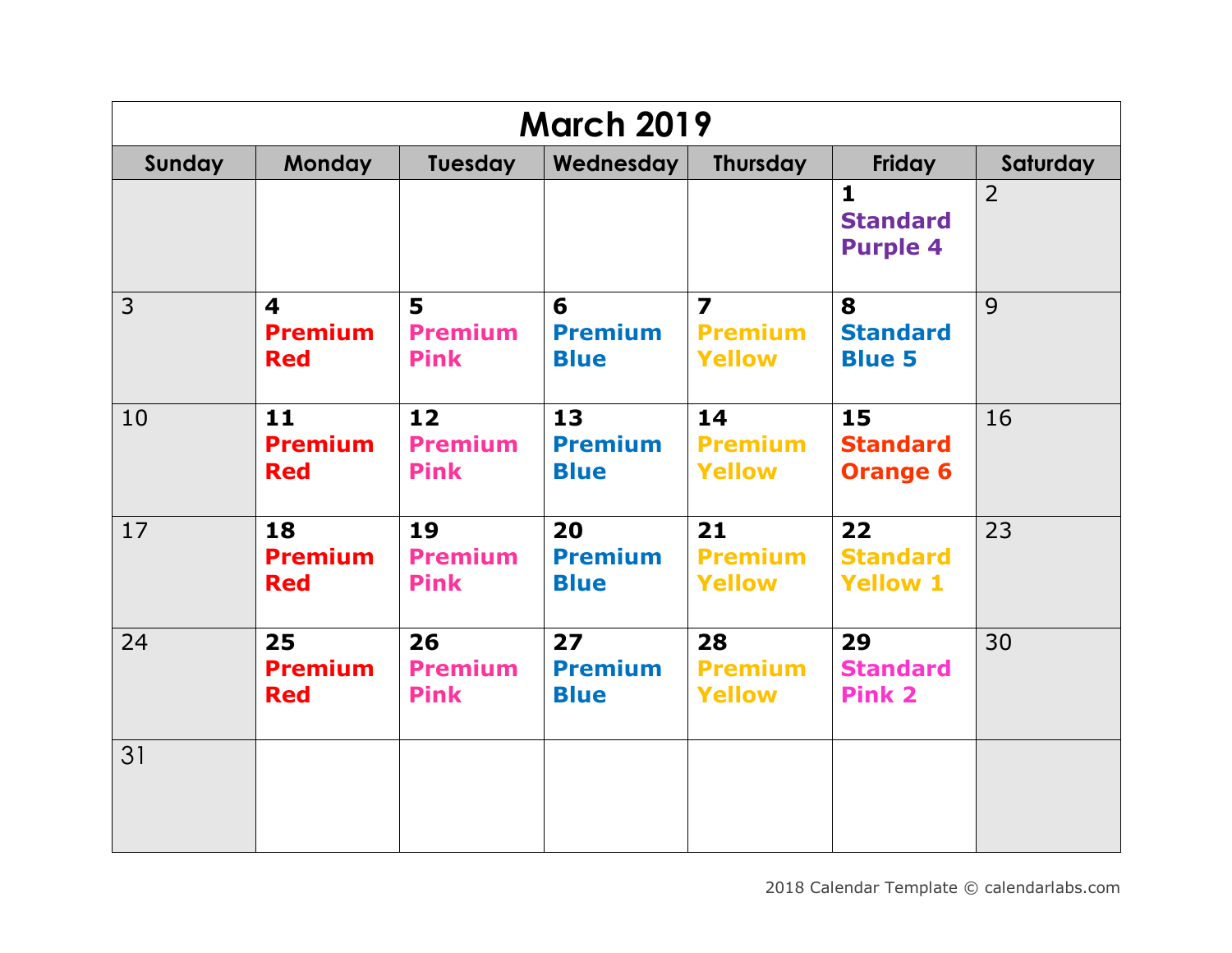| <b>April 2019</b> |                                              |                                                          |                                     |                                                            |                                          |          |  |  |
|-------------------|----------------------------------------------|----------------------------------------------------------|-------------------------------------|------------------------------------------------------------|------------------------------------------|----------|--|--|
| Sunday            | <b>Monday</b>                                | Tuesday                                                  | Wednesday                           | <b>Thursday</b>                                            | <b>Friday</b>                            | Saturday |  |  |
|                   | $\mathbf{1}$<br><b>Premium</b><br><b>Red</b> | $\overline{\mathbf{2}}$<br><b>Premium</b><br><b>Pink</b> | 3<br><b>Premium</b><br><b>Blue</b>  | $\overline{\mathbf{4}}$<br><b>Premium</b><br><b>Yellow</b> | 5<br><b>Standard</b><br><b>Red 3</b>     | 6        |  |  |
| $\overline{7}$    | 8<br><b>Premium</b><br><b>Red</b>            | $\boldsymbol{9}$<br><b>Premium</b><br><b>Pink</b>        | 10<br><b>Premium</b><br><b>Blue</b> | 11<br><b>Premium</b><br><b>Yellow</b>                      | 12<br><b>Standard</b><br><b>Purple 4</b> | 13       |  |  |
| 14                | 15<br><b>Premium</b><br><b>Red</b>           | 16<br><b>Premium</b><br><b>Pink</b>                      | 17<br><b>Premium</b><br><b>Blue</b> | 18<br><b>Premium</b><br><b>Yellow</b>                      | 19<br><b>Standard</b><br><b>Blue 5</b>   | 20       |  |  |
| 21                | 22<br><b>Premium</b><br><b>Red</b>           | 23<br><b>Premium</b><br><b>Pink</b>                      | 24<br><b>Premium</b><br><b>Blue</b> | 25<br><b>Premium</b><br><b>Yellow</b>                      | 26<br><b>Standard</b><br><b>Orange 6</b> | 27       |  |  |
| 28                | 29<br><b>Premium</b><br><b>Red</b>           | 30<br><b>Premium</b><br><b>Pink</b>                      |                                     |                                                            |                                          |          |  |  |
|                   |                                              |                                                          |                                     |                                                            |                                          |          |  |  |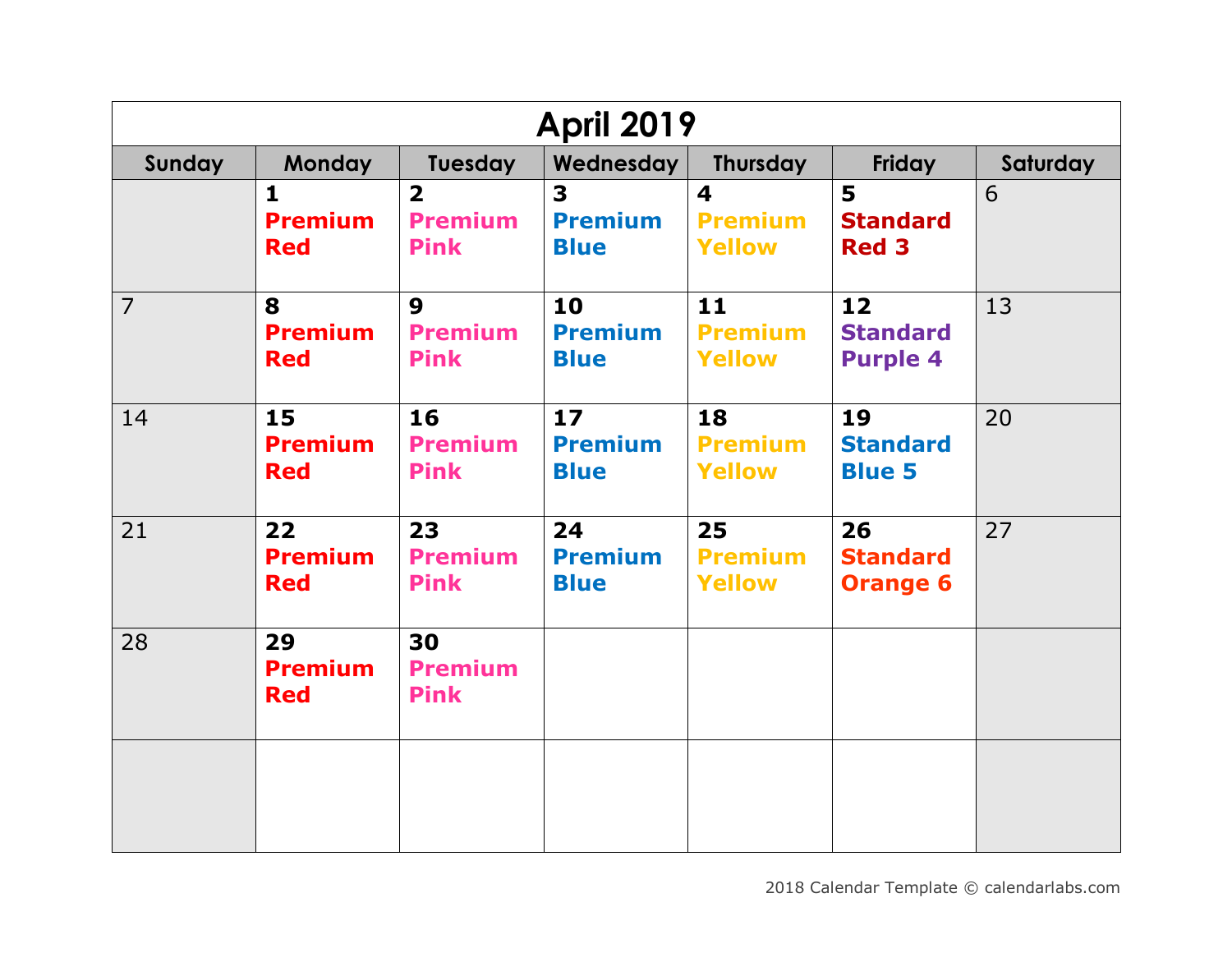| <b>May 2019</b> |                                    |                                                          |                                     |                                                            |                                                               |                |  |  |
|-----------------|------------------------------------|----------------------------------------------------------|-------------------------------------|------------------------------------------------------------|---------------------------------------------------------------|----------------|--|--|
| Sunday          | <b>Monday</b>                      | Tuesday                                                  | Wednesday                           | <b>Thursday</b>                                            | Friday                                                        | Saturday       |  |  |
|                 |                                    |                                                          | 1<br><b>Premium</b><br><b>Blue</b>  | $\overline{\mathbf{2}}$<br><b>Premium</b><br><b>Yellow</b> | $\overline{\mathbf{3}}$<br><b>Standard</b><br><b>Yellow 1</b> | $\overline{4}$ |  |  |
| 5               | 6<br><b>Premium</b><br><b>Red</b>  | $\overline{\mathbf{z}}$<br><b>Premium</b><br><b>Pink</b> | 8<br><b>Premium</b><br><b>Blue</b>  | $\boldsymbol{9}$<br><b>Premium</b><br><b>Yellow</b>        | 10<br><b>Standard</b><br><b>Pink 2</b>                        | 11             |  |  |
| 12              | 13<br><b>Premium</b><br><b>Red</b> | 14<br><b>Premium</b><br><b>Pink</b>                      | 15<br><b>Premium</b><br><b>Blue</b> | 16<br><b>Premium</b><br><b>Yellow</b>                      | 17<br><b>Standard</b><br><b>Red 3</b>                         | 18             |  |  |
| 19              | 20<br><b>Premium</b><br><b>Red</b> | 21<br><b>Premium</b><br><b>Pink</b>                      | 22<br><b>Premium</b><br><b>Blue</b> | 23<br><b>Premium</b><br><b>Yellow</b>                      | 14<br><b>Standard</b><br><b>Purple 4</b>                      | 25             |  |  |
| 26              | 27<br><b>Premium</b><br><b>Red</b> | 28<br><b>Premium</b><br><b>Pink</b>                      | 29<br><b>Premium</b><br><b>Blue</b> | 30<br><b>Premium</b><br><b>Yellow</b>                      | 31<br><b>Standard</b><br><b>Blue 5</b>                        |                |  |  |
|                 |                                    |                                                          |                                     |                                                            |                                                               |                |  |  |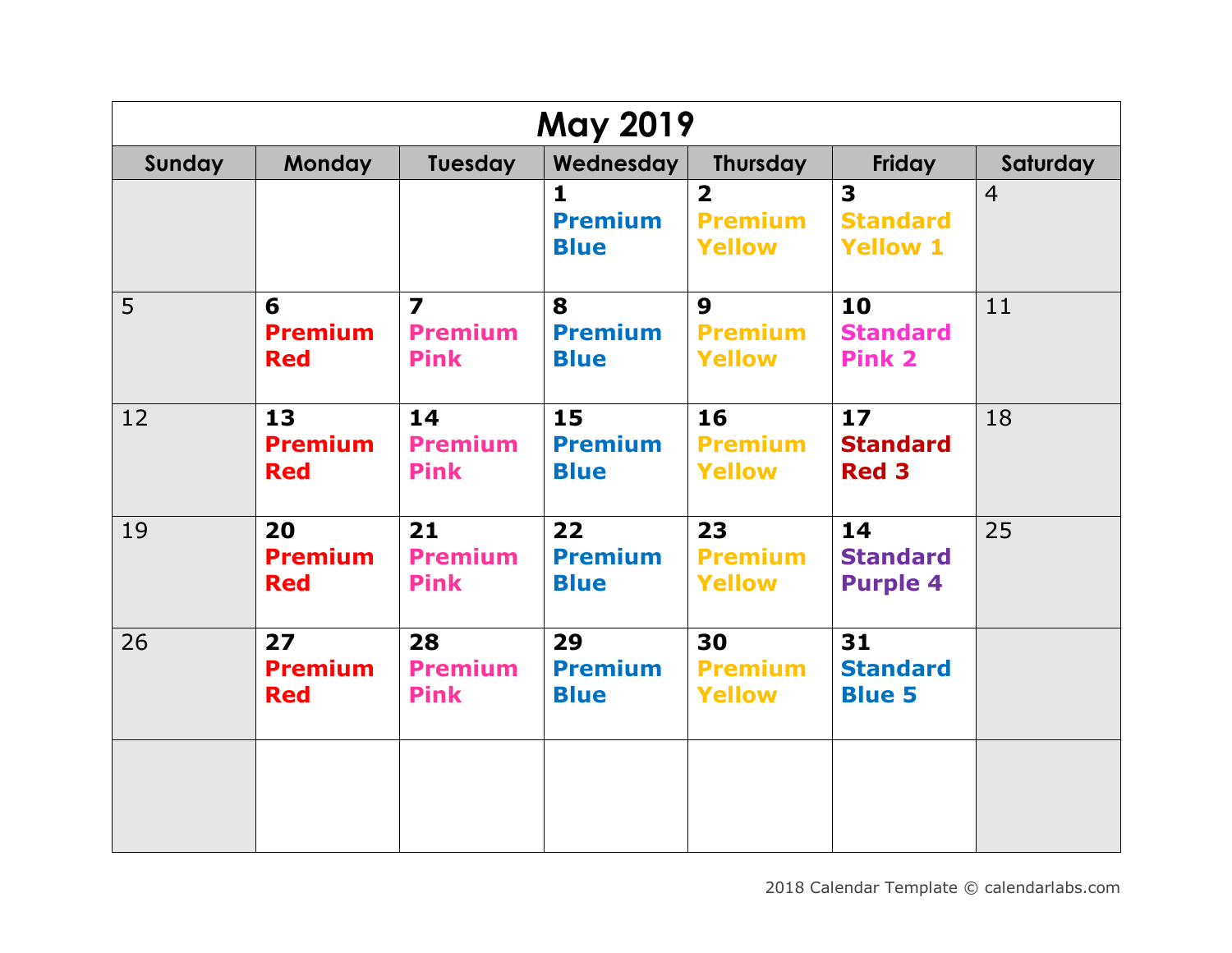|                | <b>June 2019</b>                                        |                                                          |                                     |                                       |                                                               |              |  |  |  |
|----------------|---------------------------------------------------------|----------------------------------------------------------|-------------------------------------|---------------------------------------|---------------------------------------------------------------|--------------|--|--|--|
| Sunday         | <b>Monday</b>                                           | Tuesday                                                  | Wednesday                           | <b>Thursday</b>                       | <b>Friday</b>                                                 | Saturday     |  |  |  |
|                |                                                         |                                                          |                                     |                                       |                                                               | $\mathbf{1}$ |  |  |  |
| $\overline{2}$ | $\overline{\mathbf{3}}$<br><b>Premium</b><br><b>Red</b> | $\overline{\mathbf{4}}$<br><b>Premium</b><br><b>Pink</b> | 5<br><b>Premium</b><br><b>Blue</b>  | 6<br><b>Premium</b><br><b>Yellow</b>  | $\overline{\mathbf{z}}$<br><b>Standard</b><br><b>Orange 6</b> | 8            |  |  |  |
| 9              | 10<br><b>Premium</b><br><b>Red</b>                      | 11<br><b>Premium</b><br><b>Pink</b>                      | 12<br><b>Premium</b><br><b>Blue</b> | 13<br><b>Premium</b><br><b>Yellow</b> | 14<br><b>Standard</b><br><b>Yellow 1</b>                      | 15           |  |  |  |
| 16             | 17<br><b>Premium</b><br><b>Red</b>                      | 18<br><b>Premium</b><br><b>Pink</b>                      | 19<br><b>Premium</b><br><b>Blue</b> | 20<br><b>Premium</b><br><b>Yellow</b> | 21<br><b>Standard</b><br><b>Pink 2</b>                        | 22           |  |  |  |
| 23             | 24<br><b>Premium</b><br><b>Red</b>                      | 25<br><b>Premium</b><br><b>Pink</b>                      | 26<br><b>Premium</b><br><b>Blue</b> | 27<br><b>Premium</b><br><b>Yellow</b> | 28<br><b>Standard</b><br><b>Red 3</b>                         | 29           |  |  |  |
| 30             |                                                         |                                                          |                                     |                                       |                                                               |              |  |  |  |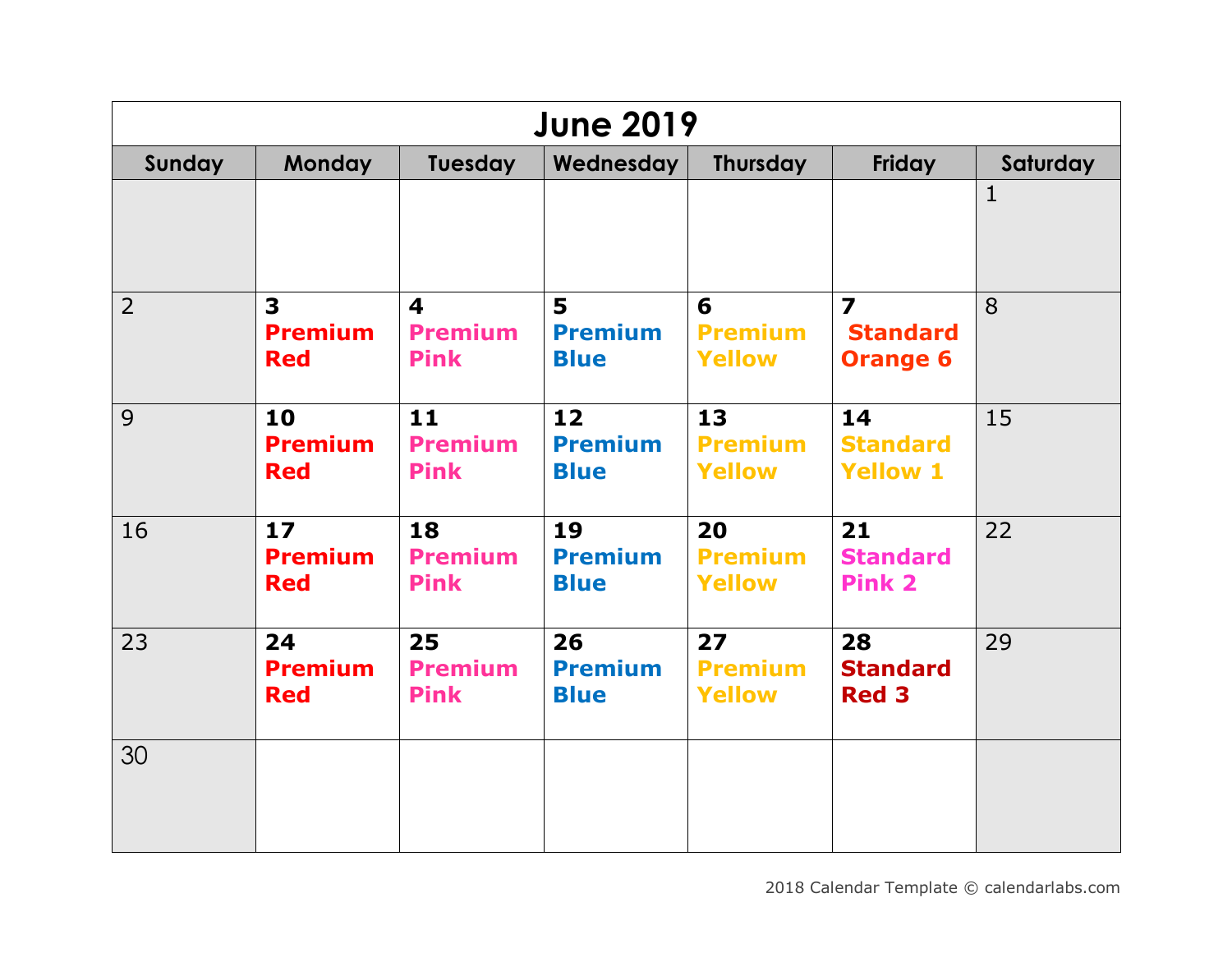| <b>July 2019</b> |                                              |                                                          |                                     |                                                            |                                          |          |  |  |
|------------------|----------------------------------------------|----------------------------------------------------------|-------------------------------------|------------------------------------------------------------|------------------------------------------|----------|--|--|
| Sunday           | <b>Monday</b>                                | Tuesday                                                  | Wednesday                           | <b>Thursday</b>                                            | Friday                                   | Saturday |  |  |
|                  | $\mathbf{1}$<br><b>Premium</b><br><b>Red</b> | $\overline{\mathbf{2}}$<br><b>Premium</b><br><b>Pink</b> | 3<br><b>Premium</b><br><b>Blue</b>  | $\overline{\mathbf{4}}$<br><b>Premium</b><br><b>Yellow</b> | 5<br><b>Standard</b><br><b>Purple 4</b>  | 6        |  |  |
| $\overline{7}$   | 8<br><b>Premium</b><br><b>Red</b>            | $\boldsymbol{9}$<br><b>Premium</b><br><b>Pink</b>        | 10<br><b>Premium</b><br><b>Blue</b> | 11<br><b>Premium</b><br><b>Yellow</b>                      | 12<br><b>Standard</b><br><b>Blue 5</b>   | 13       |  |  |
| 14               | 15<br><b>Premium</b><br><b>Red</b>           | 16<br><b>Premium</b><br><b>Pink</b>                      | 17<br><b>Premium</b><br><b>Blue</b> | 18<br><b>Premium</b><br><b>Yellow</b>                      | 19<br><b>Standard</b><br><b>Orange 6</b> | 20       |  |  |
| 21               | 22<br><b>Premium</b><br><b>Red</b>           | 23<br><b>Premium</b><br><b>Pink</b>                      | 24<br><b>Premium</b><br><b>Blue</b> | 25<br><b>Premium</b><br><b>Yellow</b>                      | 26<br><b>Standard</b><br><b>Yellow 1</b> | 27       |  |  |
| 28               | 29<br><b>Premium</b><br><b>Red</b>           | 30<br><b>Premium</b><br><b>Pink</b>                      | 31<br><b>Premium</b><br><b>Blue</b> |                                                            |                                          |          |  |  |
|                  |                                              |                                                          |                                     |                                                            |                                          |          |  |  |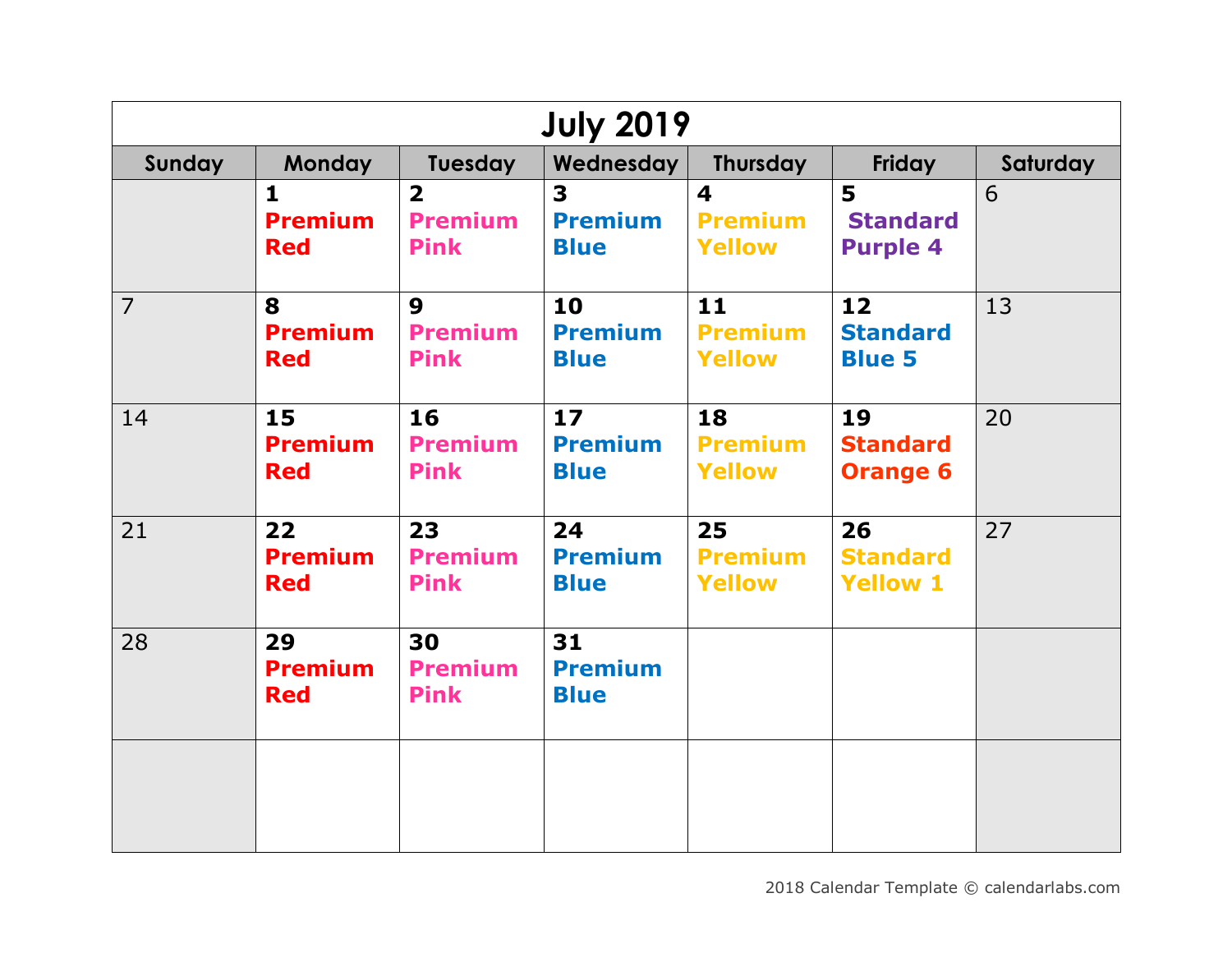| August 2019    |                                    |                                     |                                                          |                                                 |                                                             |          |  |  |
|----------------|------------------------------------|-------------------------------------|----------------------------------------------------------|-------------------------------------------------|-------------------------------------------------------------|----------|--|--|
| Sunday         | <b>Monday</b>                      | Tuesday                             | Wednesday                                                | <b>Thursday</b>                                 | Friday                                                      | Saturday |  |  |
|                |                                    |                                     |                                                          | $\mathbf{1}$<br><b>Premium</b><br><b>Yellow</b> | $\overline{\mathbf{2}}$<br><b>Standard</b><br><b>Pink 2</b> | 3        |  |  |
| $\overline{4}$ | 5<br><b>Premium</b><br><b>Red</b>  | 6<br><b>Premium</b><br><b>Pink</b>  | $\overline{\mathbf{z}}$<br><b>Premium</b><br><b>Blue</b> | 8<br><b>Premium</b><br><b>Yellow</b>            | $\boldsymbol{9}$<br><b>Standard</b><br><b>Red 3</b>         | 10       |  |  |
| 11             | 12<br><b>Premium</b><br><b>Red</b> | 13<br><b>Premium</b><br><b>Pink</b> | 14<br><b>Premium</b><br><b>Blue</b>                      | 15<br><b>Premium</b><br><b>Yellow</b>           | 16<br><b>Standard</b><br><b>Purple 4</b>                    | 17       |  |  |
| 18             | 19<br><b>Premium</b><br><b>Red</b> | 20<br><b>Premium</b><br><b>Pink</b> | 21<br><b>Premium</b><br><b>Blue</b>                      | 22<br><b>Premium</b><br><b>Yellow</b>           | 23<br><b>Standard</b><br><b>Blue 5</b>                      | 24       |  |  |
| 25             | 26<br><b>Premium</b><br><b>Red</b> | 27<br><b>Premium</b><br><b>Pink</b> | 28<br><b>Premium</b><br><b>Blue</b>                      | 29<br><b>Premium</b><br><b>Yellow</b>           | 30<br><b>Standard</b><br><b>Orange 6</b>                    | 31       |  |  |
|                |                                    |                                     |                                                          |                                                 |                                                             |          |  |  |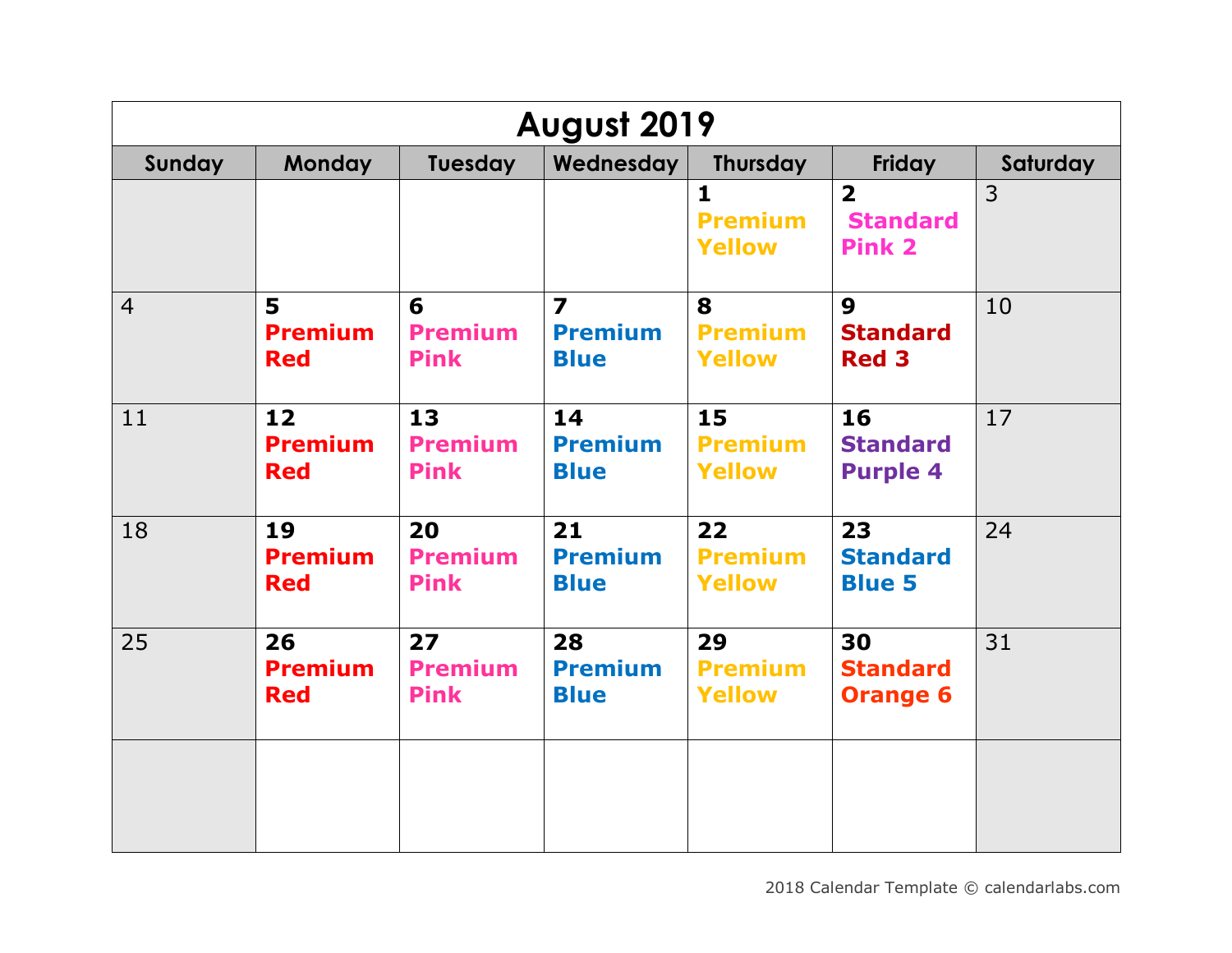| September 2019 |                                                         |                                     |                                     |                                       |                                          |                |  |  |
|----------------|---------------------------------------------------------|-------------------------------------|-------------------------------------|---------------------------------------|------------------------------------------|----------------|--|--|
| Sunday         | <b>Monday</b>                                           | Tuesday                             | Wednesday                           | Thursday                              | Friday                                   | Saturday       |  |  |
| $\mathbf{1}$   | $\overline{\mathbf{2}}$<br><b>Premium</b><br><b>Red</b> | 3<br><b>Premium</b><br><b>Pink</b>  | 4<br><b>Premium</b><br><b>Blue</b>  | 5<br><b>Premium</b><br><b>Yellow</b>  | 6<br><b>Standard</b><br><b>Yellow 1</b>  | $\overline{7}$ |  |  |
| 8              | $\boldsymbol{9}$<br><b>Premium</b><br><b>Red</b>        | 10<br><b>Premium</b><br><b>Pink</b> | 11<br><b>Premium</b><br><b>Blue</b> | 12<br><b>Premium</b><br><b>Yellow</b> | 13<br><b>Standard</b><br><b>Pink 2</b>   | 14             |  |  |
| 15             | 16<br><b>Premium</b><br><b>Red</b>                      | 17<br><b>Premium</b><br><b>Pink</b> | 18<br><b>Premium</b><br><b>Blue</b> | 19<br><b>Premium</b><br><b>Yellow</b> | 20<br><b>Standard</b><br><b>Red 3</b>    | 21             |  |  |
| 22             | 23<br><b>Premium</b><br><b>Red</b>                      | 24<br><b>Premium</b><br><b>Pink</b> | 25<br><b>Premium</b><br><b>Blue</b> | 26<br><b>Premium</b><br><b>Yellow</b> | 27<br><b>Standard</b><br><b>Purple 4</b> | 28             |  |  |
| 29             | 30<br><b>Premium</b><br><b>Red</b>                      |                                     |                                     |                                       |                                          |                |  |  |
|                |                                                         |                                     |                                     |                                       |                                          |                |  |  |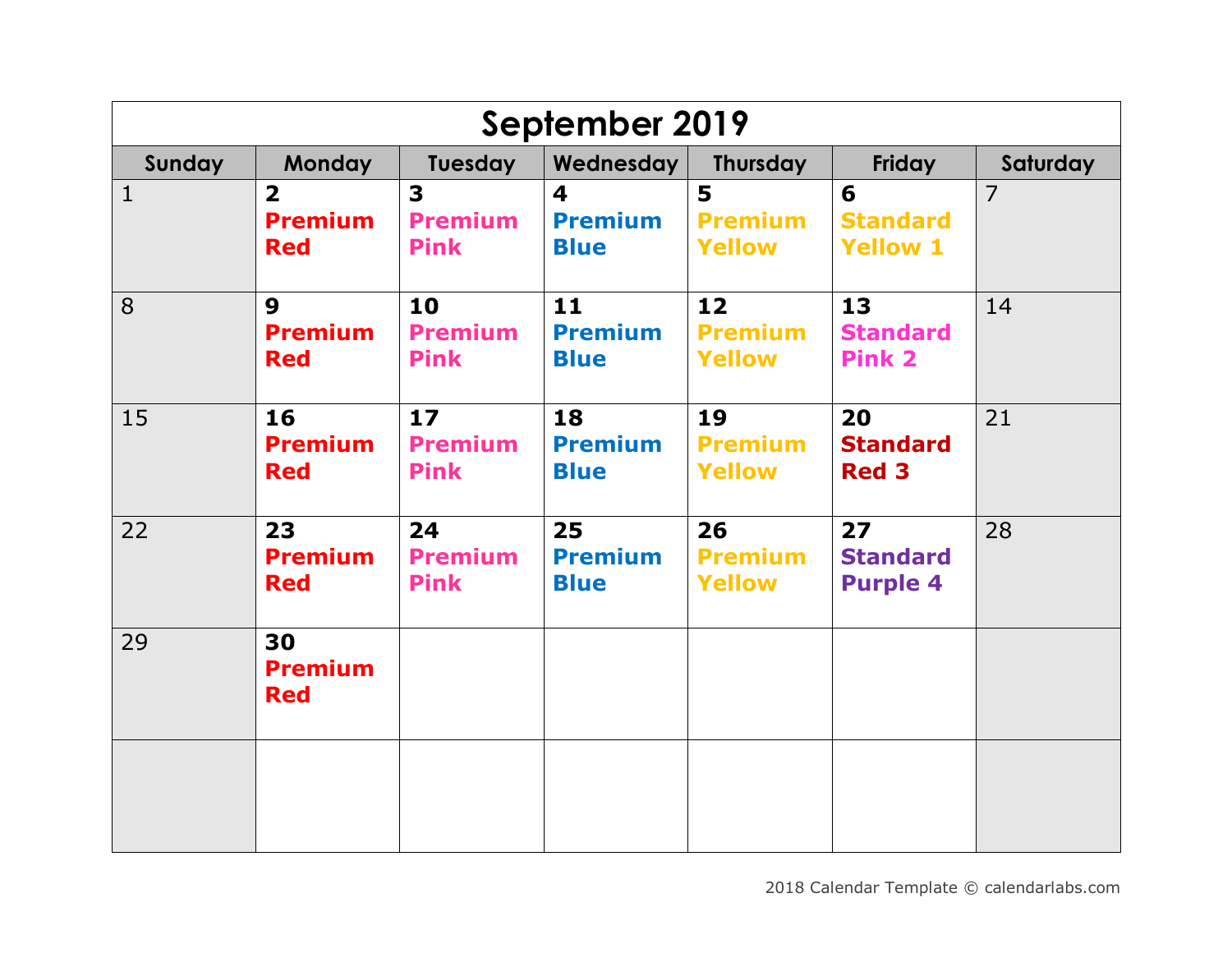| October 2019 |                                                         |                                               |                                                   |                                                            |                                                             |          |  |  |
|--------------|---------------------------------------------------------|-----------------------------------------------|---------------------------------------------------|------------------------------------------------------------|-------------------------------------------------------------|----------|--|--|
| Sunday       | <b>Monday</b>                                           | Tuesday                                       | Wednesday                                         | <b>Thursday</b>                                            | Friday                                                      | Saturday |  |  |
|              |                                                         | $\mathbf{1}$<br><b>Premium</b><br><b>Pink</b> | $\overline{2}$<br><b>Premium</b><br><b>Blue</b>   | $\overline{\mathbf{3}}$<br><b>Premium</b><br><b>Yellow</b> | $\overline{\mathbf{4}}$<br><b>Standard</b><br><b>Blue 5</b> | 5        |  |  |
| 6            | $\overline{\mathbf{z}}$<br><b>Premium</b><br><b>Red</b> | 8<br><b>Premium</b><br><b>Pink</b>            | $\boldsymbol{9}$<br><b>Premium</b><br><b>Blue</b> | 10<br><b>Premium</b><br><b>Yellow</b>                      | 11<br><b>Standard</b><br><b>Orange 6</b>                    | 12       |  |  |
| 13           | 14<br><b>Premium</b><br><b>Red</b>                      | 15<br><b>Premium</b><br><b>Pink</b>           | 16<br><b>Premium</b><br><b>Blue</b>               | 17<br><b>Premium</b><br><b>Yellow</b>                      | 18<br><b>Standard</b><br><b>Yellow 1</b>                    | 19       |  |  |
| 20           | 21<br><b>Premium</b><br><b>Red</b>                      | 22<br><b>Premium</b><br><b>Pink</b>           | 23<br><b>Premium</b><br><b>Blue</b>               | 24<br><b>Premium</b><br><b>Yellow</b>                      | 25<br><b>Standard</b><br><b>Pink 2</b>                      | 26       |  |  |
| 27           | 28<br><b>Premium</b><br><b>Red</b>                      | 29<br><b>Premium</b><br><b>Pink</b>           | 30<br><b>Premium</b><br><b>Blue</b>               | 31<br><b>Premium</b><br><b>Yellow</b>                      |                                                             |          |  |  |
|              |                                                         |                                               |                                                   |                                                            |                                                             |          |  |  |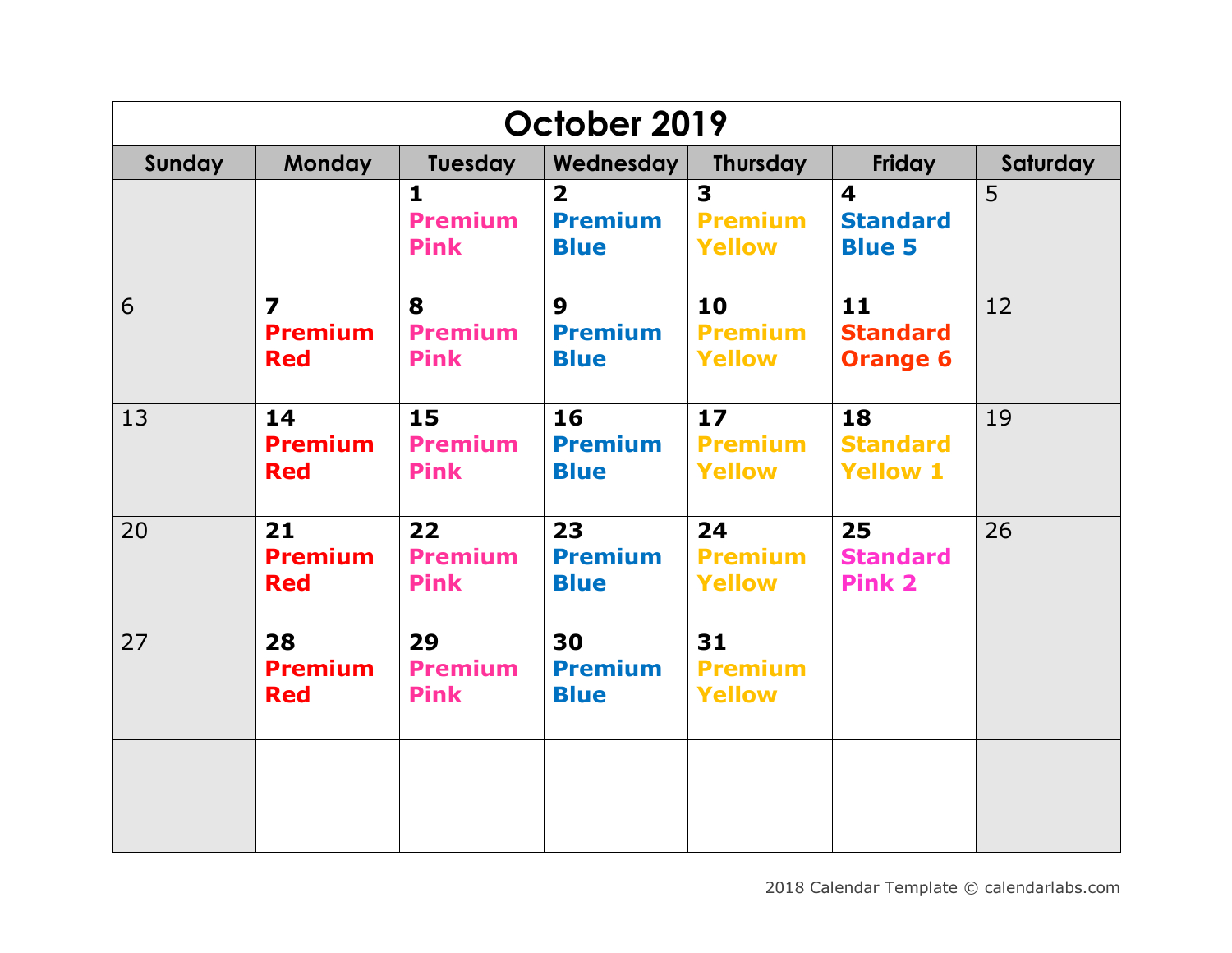|        | <b>November 2019</b>                                    |                                     |                                                   |                                                   |                                          |                                          |  |  |  |
|--------|---------------------------------------------------------|-------------------------------------|---------------------------------------------------|---------------------------------------------------|------------------------------------------|------------------------------------------|--|--|--|
| Sunday | <b>Monday</b>                                           | Tuesday                             | Wednesday                                         | <b>Thursday</b>                                   | Friday                                   | Saturday                                 |  |  |  |
|        |                                                         |                                     |                                                   |                                                   | 1<br><b>Standard</b><br><b>Red 3</b>     | $\overline{2}$                           |  |  |  |
| 3      | $\overline{\mathbf{4}}$<br><b>Premium</b><br><b>Red</b> | 5<br><b>Premium</b><br><b>Pink</b>  | $\boldsymbol{6}$<br><b>Premium</b><br><b>Blue</b> | $\overline{7}$<br><b>Premium</b><br><b>Yellow</b> | 8<br><b>Standard</b><br><b>Purple 4</b>  | 9                                        |  |  |  |
| 10     | 11<br><b>Premium</b><br><b>Red</b>                      | 12<br><b>Premium</b><br><b>Pink</b> | 13<br><b>Premium</b><br><b>Blue</b>               | 14<br><b>Premium</b><br><b>Yellow</b>             | 15<br><b>Standard</b><br><b>Blue 5</b>   | 16                                       |  |  |  |
| 17     | 18<br><b>Premium</b><br><b>Red</b>                      | 19<br><b>Premium</b><br><b>Pink</b> | 20<br><b>Premium</b><br><b>Blue</b>               | 21<br><b>Turkey Day OFF</b>                       | 22<br><b>Premium</b><br><b>Yellow</b>    | 23<br><b>Standard</b><br><b>Orange 6</b> |  |  |  |
| 24     | 25<br><b>Premium</b><br><b>Red</b>                      | 26<br><b>Premium</b><br><b>Pink</b> | 27<br><b>Premium</b><br><b>Blue</b>               | 28<br><b>Premium</b><br><b>Yellow</b>             | 29<br><b>Standard</b><br><b>Yellow 1</b> | 30                                       |  |  |  |
|        |                                                         |                                     |                                                   |                                                   |                                          |                                          |  |  |  |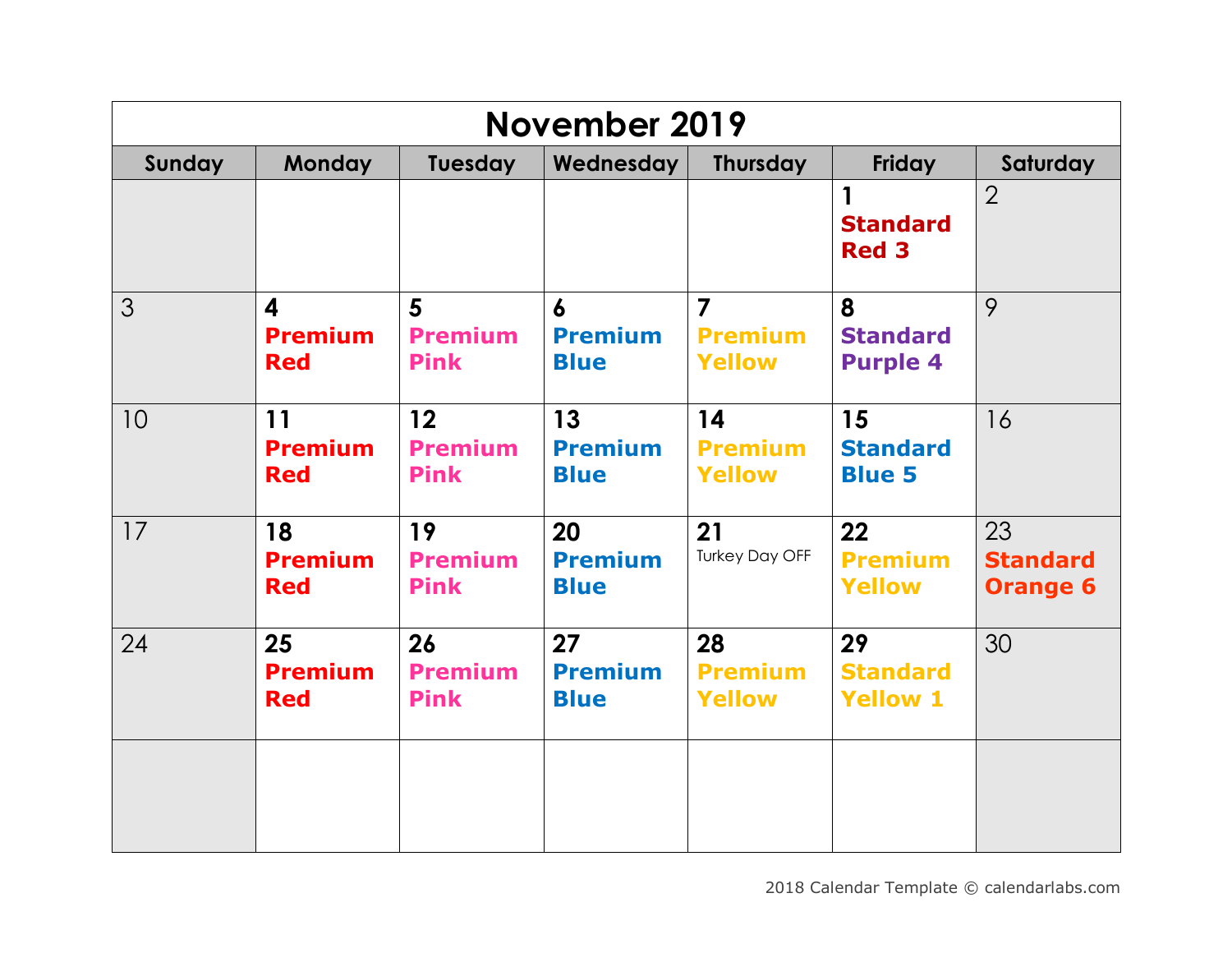| December 2019  |                                                         |                                                          |                                     |                                       |                                                             |                                        |  |  |
|----------------|---------------------------------------------------------|----------------------------------------------------------|-------------------------------------|---------------------------------------|-------------------------------------------------------------|----------------------------------------|--|--|
| Sunday         | <b>Monday</b>                                           | Tuesday                                                  | Wednesday                           | <b>Thursday</b>                       | <b>Friday</b>                                               | Saturday                               |  |  |
|                |                                                         |                                                          |                                     |                                       |                                                             | 1                                      |  |  |
| $\overline{2}$ | $\overline{\mathbf{3}}$<br><b>Premium</b><br><b>Red</b> | $\overline{\mathbf{4}}$<br><b>Premium</b><br><b>Pink</b> | 5<br><b>Premium</b><br><b>Blue</b>  | 6<br><b>Premium</b><br><b>Yellow</b>  | $\overline{\mathbf{z}}$<br><b>Standard</b><br><b>Pink 2</b> | 8                                      |  |  |
| 9              | 10<br><b>Premium</b><br><b>Red</b>                      | 11<br><b>Premium</b><br><b>Pink</b>                      | 12<br><b>Premium</b><br><b>Blue</b> | 13<br><b>Premium</b><br><b>Yellow</b> | 14<br><b>Standard</b><br><b>Red 3</b>                       | 15                                     |  |  |
| 16             | 17<br><b>Premium</b><br><b>Red</b>                      | 18<br><b>Premium</b><br><b>Pink</b>                      | 19<br><b>Premium</b><br><b>Blue</b> | 20<br><b>Premium</b><br><b>Yellow</b> | 21<br><b>Standard</b><br><b>Purple 4</b>                    | 22                                     |  |  |
| 23             | 24<br><b>Premium</b><br><b>Red</b>                      | 25<br>X-Mas OFF                                          | 26<br><b>Premium</b><br><b>Pink</b> | 27<br><b>Premium</b><br><b>Blue</b>   | 28<br><b>Premium</b><br><b>Yellow</b>                       | 29<br><b>Standard</b><br><b>Blue 5</b> |  |  |
| 30             | 31<br><b>Premium</b><br><b>Red</b>                      |                                                          |                                     |                                       |                                                             |                                        |  |  |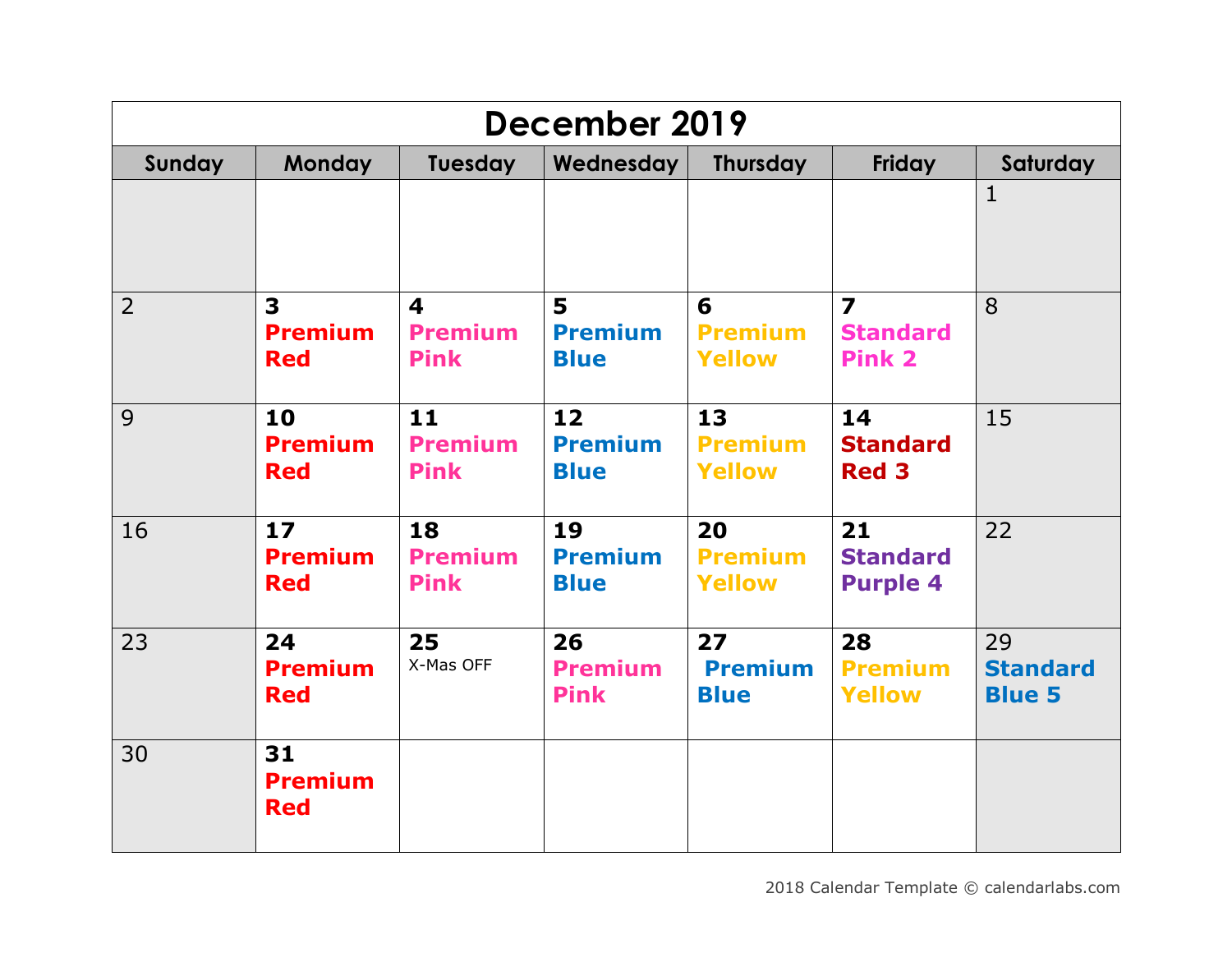## **Legend**

Premium A MONDAYS: Long Beach Blvd (6<sup>th</sup> Street to Ocean Blvd-E), Long Beach Blvd (6<sup>th</sup> Street to 8<sup>th</sup> Street- E & W), 6<sup>th</sup> Street (Long Beach Blvd to Elm- S), Elm Ave (6<sup>th</sup> Street to 4<sup>th</sup> Street –W), 4<sup>th</sup> Street (Elm to Long Beach Blvd –N), 1<sup>st</sup> Street (Long Beach Blvd to Linden Ave –N & S), Elm Ave (1 st Street to Ocean Blvd –E), Ocean Blvd (Elm Ave to Pacific – N)

Premium B TUESDAYS: Pine Ave (Ocean Blvd to 6<sup>th</sup> Street –W), Ocean Ave (Pine to Pacific –N), Pacific (Ocean Blvd to Broadway –E & W). 1<sup>st</sup> Street (Pacific to Pine –N & S), Broadway (Pacific to Pine –N & S), 3<sup>rd</sup> Street (Pacific to Pine –N & S), 4<sup>th</sup> Street (Pacific to Pine –N & S), 5<sup>th</sup> Street (Pacific to Pine –N & S), 6th Street (Pacific to Pine –S), Ocean Blvd (Collins Way to Pacific – S), Pine Ave (Ocean Blvd to Seaside Way –E & W)

Premium C WEDNESDAYS: Long Beach Blvd (3<sup>rd</sup> Street to 6<sup>th</sup> Street –W), 6<sup>th</sup> Street (Long Beach Blvd to Pine Ave –S), Pine Ave (6<sup>th</sup> Street to 3<sup>rd</sup> Street –E), 3<sup>rd</sup> Street (Pine Ave to Long Beach Blvd –N), 4<sup>th</sup> Street (Pine to Long Beach Blvd –N & S), 5<sup>th</sup> Street (Pine Ave to Long Beach Blvd –N & S), Promenade North (?) (3<sup>rd</sup> Street to 5<sup>th</sup> Street –W & E)

**Premium D THURSDAYS**: Long Beach Blvd (Ocean Blvd to 3<sup>rd</sup> Street –W), 3<sup>rd</sup> Street (Long Beach Blvd to Pine Ave –S), Pine Ave (3<sup>rd</sup> Street to Ocean Blvd –E), Ocean Blvd (Pine Ave to Long Beach Blvd –N), Broadway (Pine Ave to Long Beach Blvd –N & S), 1<sup>st</sup> Street (Pine Ave to Long Beach Blvd  $-N$  & S), Promenade North/Locust Ave (Ocean Blvd to 3<sup>rd</sup> Street – W & E)

**Standard 1 FIRST FRIDAY**: Broadway (Magnolia Ave to Pacific Ave –N), Pacific Ave (Broadway to 5<sup>th</sup> Street –W & E), Pacific Ave (5<sup>th</sup> Street to 6<sup>th</sup>) Street –E), 6<sup>th</sup> Street (Pacific Ave to Long Beach Blvd –N), 8<sup>th</sup> Street (Long Beach Blvd to Pine Ave –S), Pine Ave (8<sup>th</sup> Street to 6<sup>th</sup> Street –W & E), Locust Ave (8<sup>th</sup> Street to 6<sup>th</sup> Street –W & E), 7<sup>th</sup> Street (Pacific Ave to Long Beach Blvd – N & S), 3<sup>rd</sup> Street (Magnolia Ave to Pacific Ave –N & S), Chestnut Ave (3<sup>rd</sup> Street to Broadway – W & E), Cedar Ave. (3<sup>rd</sup> Street to Broadway – W & E)

**Standard 2 SECOND FRIDAY**: Ocean Blvd (Golden Shore to Pacific Ave –N), Ocean Blvd (E. Seaside Way to Golden Shore St – S), Broadway (Pacific Ave to Golden Shore –S), Broadway (Magnolia to Maine Ave –N & S), 3<sup>rd</sup> Street (Golden Ave to Magnolia Ave –N & S), Maine Ave (Broadway to 3<sup>rd</sup> Street –E), Daisy Ave (Broadway to Seaside Way –W), Magnolia Ave (Broadway to Ocean –E & W), Seaside Way (W Shoreline Dr Ocean – N), Golden Ave (Broadway to Ocean Blvd – E)

**Standard 3 THIRD FRIDAY**: Ocean Blvd (Daisy to Pacific Ave –S), Daisy Ave (Ocean to Seasideway – E), Oceangate (Daisy Ave to Magnolia Ave – N & S), Magnolia Ave (Ocean Blvd to Seaside Way – W & E), Chestnut Place (Ocean Blvd to Seaside Way –W & E), Seaside Way (Daisy Ave to Magnolia –N), Seaside Way (Magnolia Ave to Pine Ave – N & S), Pine Ave (Seaside Way to Shoreline Dr – W), Shoreline Dr (Magnolia Ave to Pine Ave – N & S), Seaside Way (Pine Ave to Lime Ave – N), Ocean Blvd (Collins Way to Hart Pl- S), Ocean Blvd (Hart Pl to Lime Ave – N & S), Locust Ave (Ocean Blvd to Seaside Way – W & E), Collins Way (Ocean Blvd to Seaside Way – W & E), Hart Pl (Ocean Blvd to Seaside Way – W & E), Linden Ave (Ocean Blvd to Seaside Way- W)